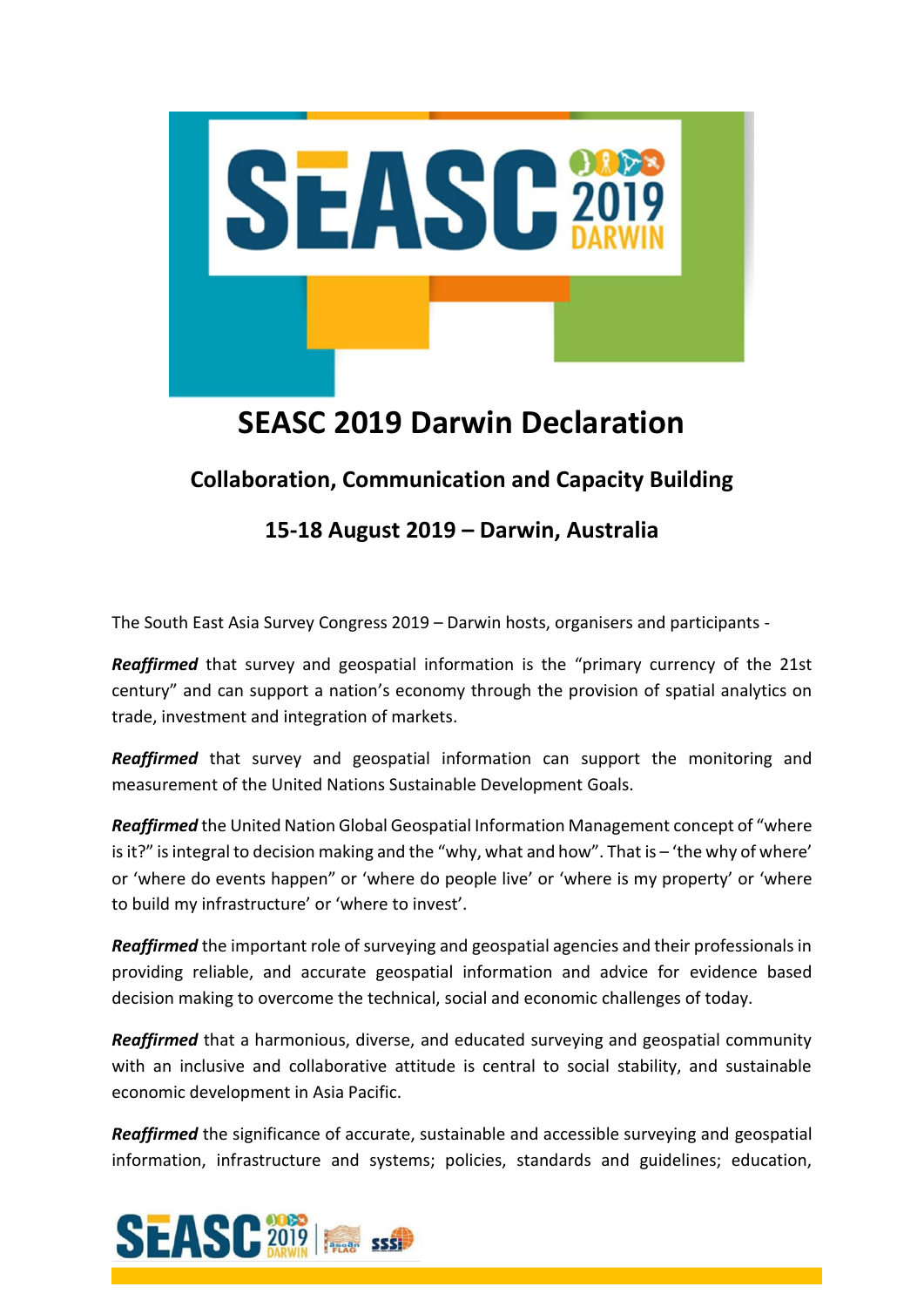training and capacity building; appropriate governance; and outreach and communication to support science and society.

*Reaffirmed* that as our young professionals are the key to our future, more active and genuine engagement with young professionals to implement succession planning pathways is a necessity.

*Acknowledged* the crucial role and the function of the Surveying Spatial Sciences Institute, ASEAN Federation of Land Surveying And Geomatics (FLAG), Surveying and Spatial New Zealand, and the Pacific Geospatial and Surveying Council (PGSC) as the principal *national or regional* representative bodies of geospatial and surveying professionals in Asia Pacific.

*Recognised* and respected that although countries and organisations represent different cultures or members, and a range of ideals or objectives, there are common challenges which need to be addressed in a unified and collaborative manner.

*Recognised* that a nation's "foundation or fundamental spatial datasets" underpin activity and solutions to surveying and geospatial challenges in the traditional and non-traditional geospatial information sectors of government and the commercial industry.

*Recognised* surveying and geospatial organisations must have an enterprise integrated geospatial information system so that it "can accommodate a large number of users who can manage, exchange / share, and use spatial data and related information to address a variety of needs, including data creation, modification, visualization, analysis, and dissemination"

*Recognised* that security of land tenure is underpinned by quality Land Administration, Management and Governance systems, standards and practices, a modernised cadastral (land tenure and boundary) system, and geospatial reference system, such as a positioning or geodetic framework.

*Recognised* the important role of satellite technology, communications, and GNSS CORS infrastructure to deliver a quality modernised geospatial reference system.

*Recognised* surveying and geospatial professionals need to utilise contemporary tools and applications to effectively work in a modern economy and rapidly changing environment.

*Recognised* that "fit for purpose" concepts, techniques and solutions must be scalable, upgradable, easily integrated and interoperable to cater for digitisation, web / cloud based systems, artificial intelligence, and automation of work flows.

*Recognised* that the culture of the surveying and geospatial industry to embrace and implement new technological advancements will move more rapidly with greater cooperation and sharing of experience, wisdom and "alternative ways of thinking", between young professionals and their peers.

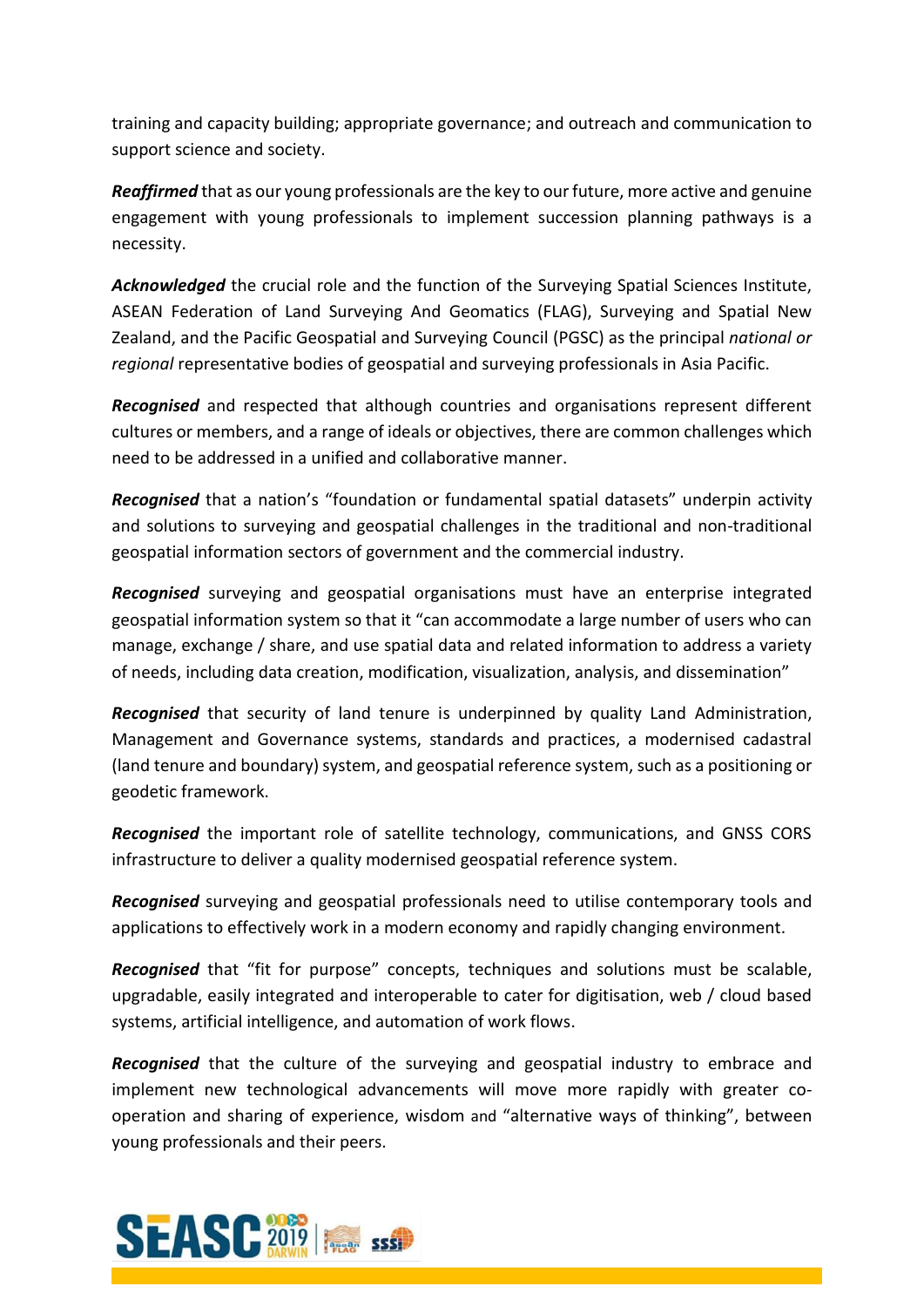*Recognised* that the ongoing development of surveying and geospatial capabilities of professionals and sharing of knowledge and experiences are key enablers - to manage digital disruption and change; of innovative integrated systems for smart cities; for better disaster risk mitigation, organisation and response; and to maximise the benefits and efficiencies from technological advancements.

*Recommends*that delegates and supporters of the Congress, as well as the broader surveying and geospatial profession and community -

- a) Advocate, promote and communicate the profile, value, importance, benefits (including economic and social) and opportunities of the surveying and geospatial profession to government, decision makers, industry and the wider community. Furthermore, that such activity should be through various methods including digital and social media, active participation at various related events, forums, and outreach initiatives.
- b) Continue to develop, promote and actively participate in the provision of a high integrity geospatial reference system that will support – regional reference frames; an accurate geodetic datum; cadastral modernisation; unification of height systems; measurement of Earth dynamics; integration and interoperability of fundamental datasets; monitoring of sea level change; management of natural phenomena such as tsunamis, earthquakes, storm and flooding events, fire and volcanic activity; and the delivery of quality positioning services to government, industry and the community.
- c) Promote and support the innovative techniques, performance and application of unmanned autonomous vehicles (drones) and remote sensing to - collect information in non-accessible or hazardous locations; stream line data collection, realise efficiencies, and increase production; integrate data with traditional mapping methods; manage the environment; and to assess the impacts of disasters.
- d) Identify and develop the relevant capabilities to ensure the profession has an integral technical and administrative role in the "built and constructed environment (includes subsurface activities)"; in particular the delivery of an integrated "digital twin" from concept to operations and maintenance.
- e) Examine the technical, administrative, management and governance mechanisms and requirements to ensure all rights, responsibilities and restrictions are registered in an integrated geospatial information system. This would include, but not limited to, a unified approach to - a 3 dimensional tenure and boundary system and spatial database (with a temporal component), the provision and supply of

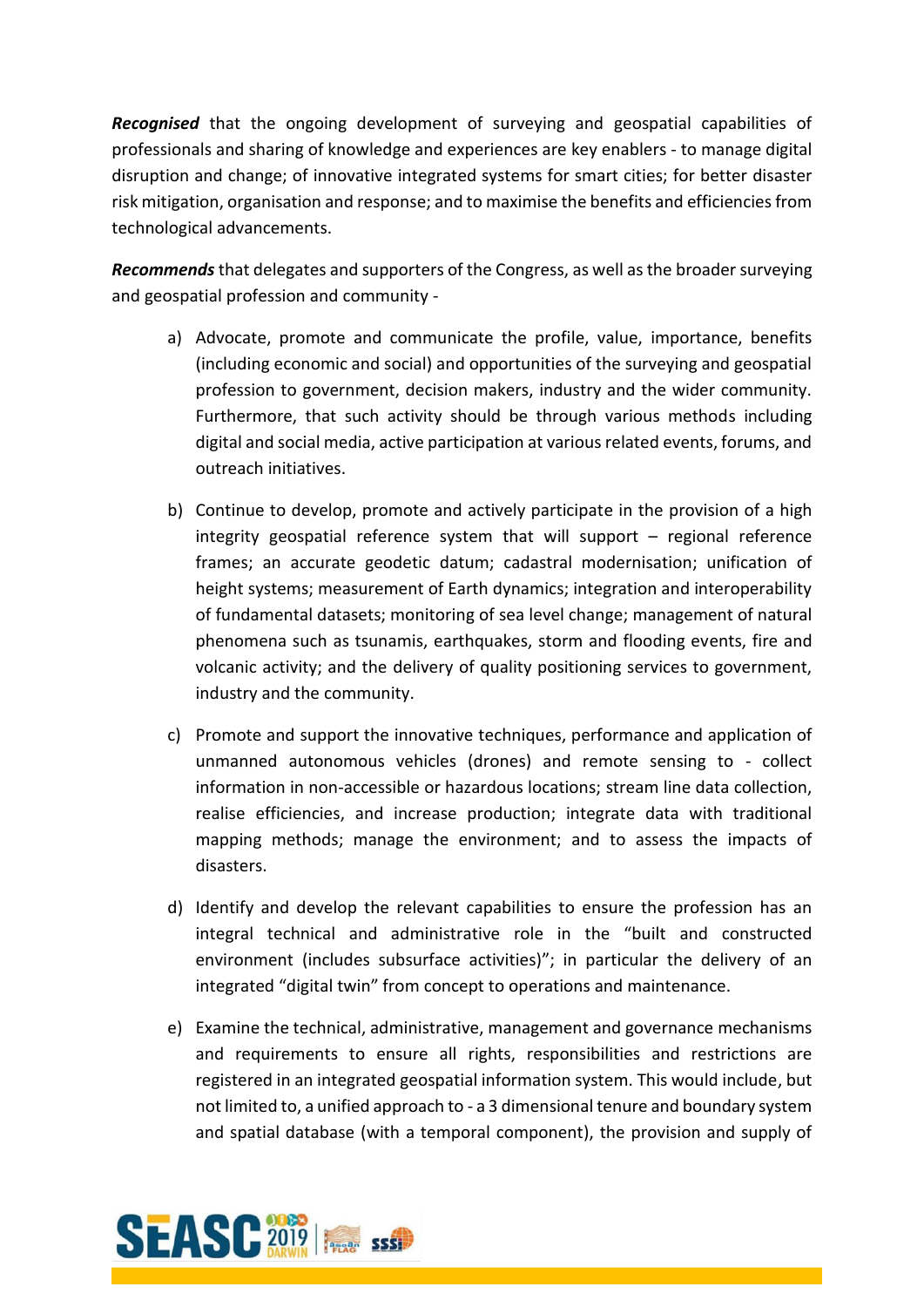the digital data, the implementation roles and responsibilities of stakeholders in the information cycle, standards and practices, and capability needs.

- f) Develop capacity building frameworks and activities that
	- enhance technical, and administrative (including "soft") skills in various disciplines;
	- provide a better understanding of copyright and intellectual property;
	- highlight principles and benefits of sharing information, such as being available to exchange current, authoritative, accessible, usable and interoperable data;
	- assist with developing or modernising relevant legislation (acts and regulations); policies, standards and practices;
	- provide the abilities and aptitude to manage change;
	- support the development of strategic, implementation and communication plans to deliver capacity development
	- deliver opportunities for young professionals to be mentored, receive guidance, and share experiences with their peers
- g) Engage in multilateral collaboration to review, evaluate and modernise institutional arrangements that –
	- allow greater mobility of professional services and skilled labour;
	- recognition of qualifications;
	- provide opportunities to develop and exchange technical knowledge through internships, short term attachment programs and mentoring;
	- encourage the academic community, industry, professional organisations, and statutory bodies to identify, and develop curriculum for the core competencies required for the various disciplines;
	- create sustainable mechanisms and resourcing to deliver capacity building, certification, training or workshops for government and commercial or private sector community;
	- increase engagement and interaction with non-traditional industry sectors;
	- encourage and assist greater workforce diversity and inclusion cultural, gender and age;
	- facilitate succession planning and visible career pathways for young professionals and those entering into the industry.
- h) Encourage and support attendance and active involvement at the international, regional, national and local events, forums, workshops and meetings.